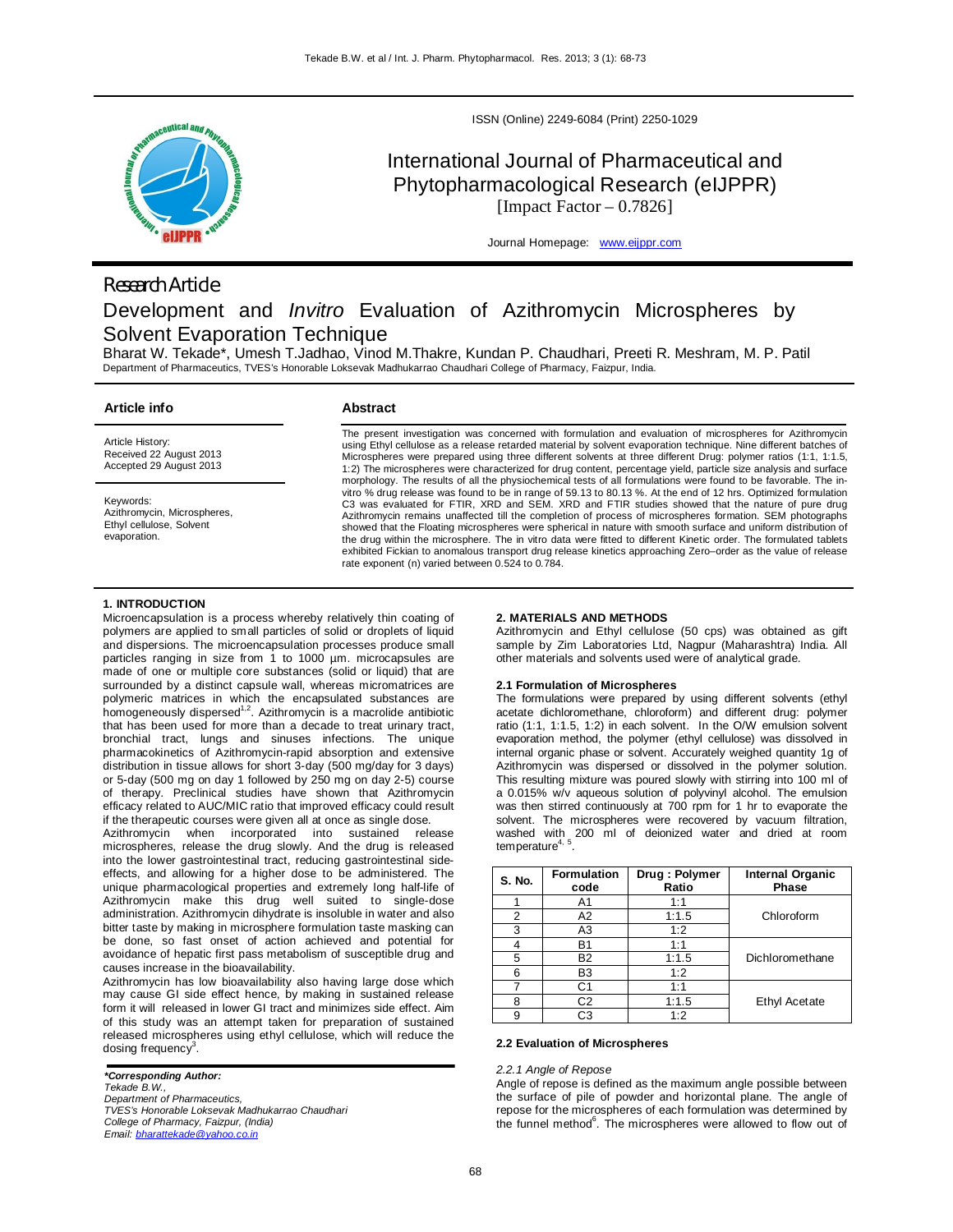the funnel orifice on a plane paper kept on the horizontal surface. It forms a pile of microspheres on the paper. The angle of repose was calculated by substituting the values of the base radius 'R' and pile height 'H' in the following equation

 $Tan \theta = H/R$ 

Where,  $H =$  Pile Height. R = Radius of Pile.

## *2.2.2 Bulk Density*

Bulk density of all batches of microspheres was determined by pouring gently 2 g of sample through a glass funnel into a 10 ml graduated cylinder. The volume occupied by the sample was recorded. Bulk density was calculated as per given formula:

Weight of sample

## Volume occupied by the sample

#### *2.2.3 Tapped Density*

Bulk density  $=$ 

The tapped density was determined by pouring 2 g of microspheres through a glass funnel into a 10 ml graduated cylinder. The cylinder was tapped from height of 2 inches until a constant volume was obtained. Volume occupied by the sample after tapping was recorded .The values for tapped density was calculated as per given formula:

 Weight of sample Tapped density  $(g/ml) = -1$ Volume occupied by the sample

*2.2.4 Compressibility Index*

The compressibility indices of the formulation blends were determined using Carr's compressibility index formula.

 Tapped density – Bulk density Carr's Index = ------------------------------------------ X 100 Taped density

#### *2.2.5 Hausners Ratio*

It provides an indication of the degree of densification which could result from vibration of feed hopper. Lower the Hausner ratio better is the flowability. It was calculated as per given formula. Tapped density

Hausner ratio = Bulk density

#### *2.2.6 Determination of Particle Size*

The particle size was determined using stage micrometer. The diameters of about 300 microspheres were measured and the average particle size was determined $^7$ .

## *2.2.7 Estimation of Drug Loading*

For determination of drug content, microspheres equivalent to 100 mg were weighed and dissolved in 100ml of acetone. After suitable dilutions were with phosphate buffer (pH 6.0), the resulting solution was analysed spectrophotometrically at 244 nm<sup>8,9</sup> .

#### Actual drug content

Encapsulation efficiency (%) = ---------------------------------- × 100 Theoretical drug content

#### Weight of drug

Drug loading (%) = --------------------------------- × 100 Weight of microspheres

#### Weight of microspheres

% Yield = ------------------------------------------------------------ × 100 Total expected weight of drug and polymer

#### *2.2.8 In-vitro Dissolution Study*

Accurately weighed microspheres equivalent to 200 mg of Azithromycin were taken in muslin cloth and it was kept in baskets. Dissolution study was carried out in phosphate buffer pH 6.0 at 50 rpm at temp  $37 \pm 0.5$  c. During dissolution study 10 ml of aliquot was withdrawn at a time intervals of 1 to 12 hr and same was replaced with equal volume of fresh medium. The withdrawn samples were filtered through Whatmann filter paper and

absorbances were measured at 244 nm. Drug concentration in the samples was determined from the calibration  $curve<sup>10</sup>$ .

#### **2.3 Characterization of Microspheres**

#### *2.3.1 Differential Scanning Calorimetry*

The DSC measurements were performed on a differential scanning colorimeter with thermal analyzer. All accurately weighed samples (about 10 mg of Azithromycin, ethyl cellulose, physical mixtures, and formulation) were placed in sealed aluminium pans, before heating under nitrogen flow (10 ml/min) at a scanning rate of 20 °c per min from 100 to 300 °c an empty aluminum pan was used as<br>reference<sup>12,13</sup>.

## *2.3.2 X-Ray Diffractometry*

The powder X-ray diffraction pattern of Azithromycin and polymer were obtained using Phillips X-ray diffractometer with a Ni-filtered CuKα-radiation at a scanning speed of 10 ° /min at 2θ.The graph was plotted in 2 theta angle versus intensity count<sup>14</sup> .

#### *2.3.3 Surface Morphology*

The microspheres were coated with Platinum by ion sputtering using Autofine coater. The microspheres were kept on the sample holder and the scanning electron micrographs were taken<sup>15</sup>.

#### *2.3.4 Stability studies*

The optimized formulation was subjected to study the effect of temperature. The study was carried out by storing the microspheres in glass bottle 40 $^0$  C $\pm$  2 $^0$  C and 75% $\pm$ 5% RH for 30 days. These samples were collected on  $7<sup>th</sup>$ , 14<sup>th</sup>, 21<sup>st</sup>, 28<sup>th</sup> day and analyzed for changes drug content and *in-vitro* dissolution studies<sup>1</sup> .

#### *2.3.5 Kinetic Treatment to Dissolution Data*

The dissolution data for all formulations was fitted to various drug release kinetic models like Zero order, First order, Higuchi Matrix and Korsemeyer Peppas, Hixon-Crowel model. Rate constants (K), correlation coefficients (R) obtained for various models. And Release exponent (n) values obtained in Korsemeyer Peppas<br>model was studied<sup>16,17,19</sup>.

## **3. RESULTS AND DISCUSSION**

IR spectra for Azithromycin, ethyl cellulose and physical mixture of Azithromycin and ethyl cellulose are given in fig.1-3. Major functional groups of Azithromycin (CH $_3$ -N Stretching) at 1377, (CH $_2$ Scissoring) at 1454,(C=O stretching) at 1720,(COOH) at 2891, (C-H Stretching of methyl and methylene) 2912,(O-H Stretching Vibration) at 3560 can be seen in spectra of individual drugs as well as in spectra of physical mixture. So there is no interaction between Azithromycin and ethyl cellulose.



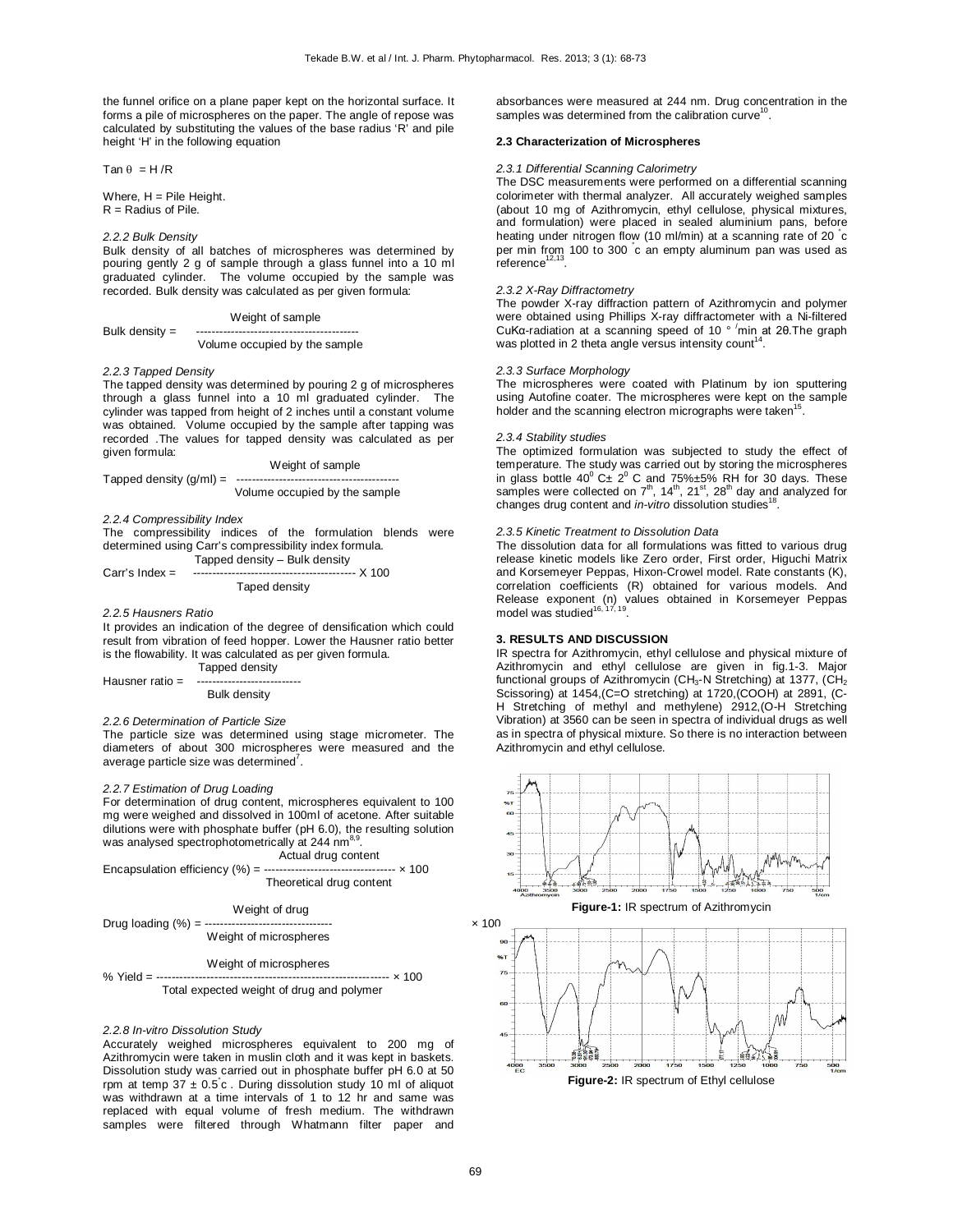

**Figure-3:** Azithromycin + Ethyl cellulose

All the formulations show angle of repose value in the range of 15.22 - 20.42. The values for bulk density were found in the range of 0.333 to 0.455. Tapped density was found to range from 0.380 to 0.536. Compressibility index were found in the range of 11.76 to 15.11 respectively. Hausner's ratio was ranging from 1.13 to 1.17, i.e., all the preparation showed that they had good flow properties.

| <b>Formulation code</b> | Angle of Repose $(\theta)$ | <b>Bulk Density</b><br>(g/ml) | <b>Tapped Density</b><br>(g/ml) | <b>Carr's Compressibility</b><br>Index $(\%)$ | Hausner's Ratio   |
|-------------------------|----------------------------|-------------------------------|---------------------------------|-----------------------------------------------|-------------------|
| A1                      | $16.19 \pm 0.754$          | $0.429 \pm 0.039$             | $0.504 \pm 0.064$               | 14.88±0.024                                   | $1.17 \pm 0.0675$ |
| A2                      | $15.22 \pm 0.534$          | $0.405 \pm 0.024$             | $0.462 \pm 0.036$               | $12.33 \pm 0.032$                             | $1.14 \pm 0.064$  |
| A <sub>3</sub>          | $15.51 \pm 0.633$          | $0.391 \pm 0.024$             | $0.445 \pm 0.014$               | $12.13 \pm 0.075$                             | $1.13 \pm 0.023$  |
| <b>B1</b>               | 17.19±0.644                | $0.423 \pm 0.035$             | $0.490+0.064$                   | 13.67±0.075                                   | $1.15 \pm 0.046$  |
| <b>B2</b>               | $18.36 \pm 0.352$          | $0.333 \pm 0.063$             | $0.380+0.047$                   | 12.36±0.035                                   | $1.14 \pm 0.067$  |
| B <sub>3</sub>          | $19.41 \pm 0.656$          | $0.455 \pm 0.062$             | $0.536 \pm 0.024$               | $15.11 \pm 0.013$                             | $1.17 \pm 0.045$  |
| C <sub>1</sub>          | $19.72 \pm 0.353$          | $0.352 \pm 0.044$             | $0.414 \pm 0.042$               | $14.97 \pm 0.064$                             | $1.17 \pm 0.025$  |
| C <sub>2</sub>          | $20.38 + 0.755$            | $0.431 \pm 0.023$             | $0.507 + 0.045$                 | 14.99±0.034                                   | $1.17 \pm 0.052$  |
| C <sub>3</sub>          | $20.42 \pm 0.353$          | $0.450 \pm 0.035$             | $0.510 \pm 0.074$               | 11.76±0.042                                   | $1.13 \pm 0.025$  |

**Table 2:** Physical parameters of Azithromycin Microsphere

As the polymer concentration increases, viscosity also increases which influences the interaction between disperse phase and dispersion medium that affects the size distribution of particle. Result indicated that increase in the amount of polymer concentration increases relative viscosity which results into increased mean particle size. The average particle size of microcapsules is found to be within 112.546 to 171.342 µm.Results were given in figure 4.



**Figure-4:** Graphical presentation of average particle size

The percent encapsulation efficiency of ethyl cellulose microsphere shown in table 3. The drug: polymer ratio showed significant effect on the encapsulation efficiency of microsphere. The increase in concentration of polymer showed the increase in drug encapsulation efficiency. The microsphere formulated using ethyl acetate as internal organic phase or solvent showed better encapsulation efficiency than other formulations. The % encapsulation efficiency is found to be in the range of  $63.61 \pm 0.7$ to 75.60 ± 1.32 %.

From the *in vitro* drug release study it can be seen that the C1 batch showed sustained cumulative % drug release 80.13% in 12 hrs. Although formulation A3 showed cumulative % drug release of 59.13 % in 12 hrs and formulation B3 showed cumulative % drug release of in 67.18 % in 12 hrs, their release was insufficient. As the polymer concentration increased the drug release was decreased. The batches of microsphere formulated using ethyl acetate as solvent showed higher release rate than other solvents. The batches of microsphere formulated with drug: polymer ratio 1:1 showed higher release rate than other ratios. Results were Given in figure 5.

| Table 3: Data for Percentage yield, percentage loading and |  |
|------------------------------------------------------------|--|
| encapsulation efficiency of microspheres                   |  |

| Formulation<br>Code | Drug:<br>Polymer | Theoretical<br>loading (%) | <b>Actual Drug</b><br>Loading (%) | Encapsulation<br>Efficiency (%) | Yield<br>$(\% )$ |
|---------------------|------------------|----------------------------|-----------------------------------|---------------------------------|------------------|
| A1                  | 1:1              | 50                         | $52.16 \pm 0.905$                 | $64.48 + 1.81$                  | 95.85            |
| A <sub>2</sub>      | 1:1.5            | 40                         | $45.02 + 0.455$                   | $65.76 \pm 1.13$                | 87.68            |
| A <sub>3</sub>      | 1:2              | 33.33                      | $34.42 \pm 0.355$                 | $66.25 + 1.06$                  | 96.83            |
| <b>B1</b>           | 1:1              | 50                         | $51.89 + 0.35$                    | $63.61 + 0.7$                   | 96.35            |
| <b>B2</b>           | 1:1.5            | 40                         | $45.02 \pm 0.45$                  | $64.76 + 1.13$                  | 88.84            |
| B <sub>3</sub>      | 1:2              | 33.33                      | $34.34 + 0.44$                    | $64.82 + 1.33$                  | 97.23            |
| C <sub>1</sub>      | 1:1              | 50                         | $52.08 + 0.202$                   | $74.40 \pm 0.405$               | 96.0             |
| C <sub>2</sub>      | 1:1.5            | 40                         | $44.44 \pm 0.53$                  | $75.60 \pm 1.32$                | 90.0             |
| C <sub>3</sub>      | 1:2              | 33.33                      | $34.47 \pm 0.38$                  | $73.50 + 1.14$                  | 96.34            |
| $n = 3$             |                  |                            |                                   |                                 |                  |



**Figure-5:** % Cumulative drug release of microspheres

The dissolution data for formulations A1, A2, A3, B1, B2, B3, C1, C2, and C3 was fitted to various drug release kinetic models like Zero order, First order, Higuchi Matrix and Korsemeyer Peppas, Hixon-Crowel model. Rate constants (K), correlation coefficients (R) obtained for various models are listed in table 4.with Release exponent (n) values obtained in Korsemeyer Peppas model .The model that gives high 'R' value is considered as the best fit model for the release data. It was found that as Korsemeyer Peppas best fit model for all the formulations tested. All the formulations showed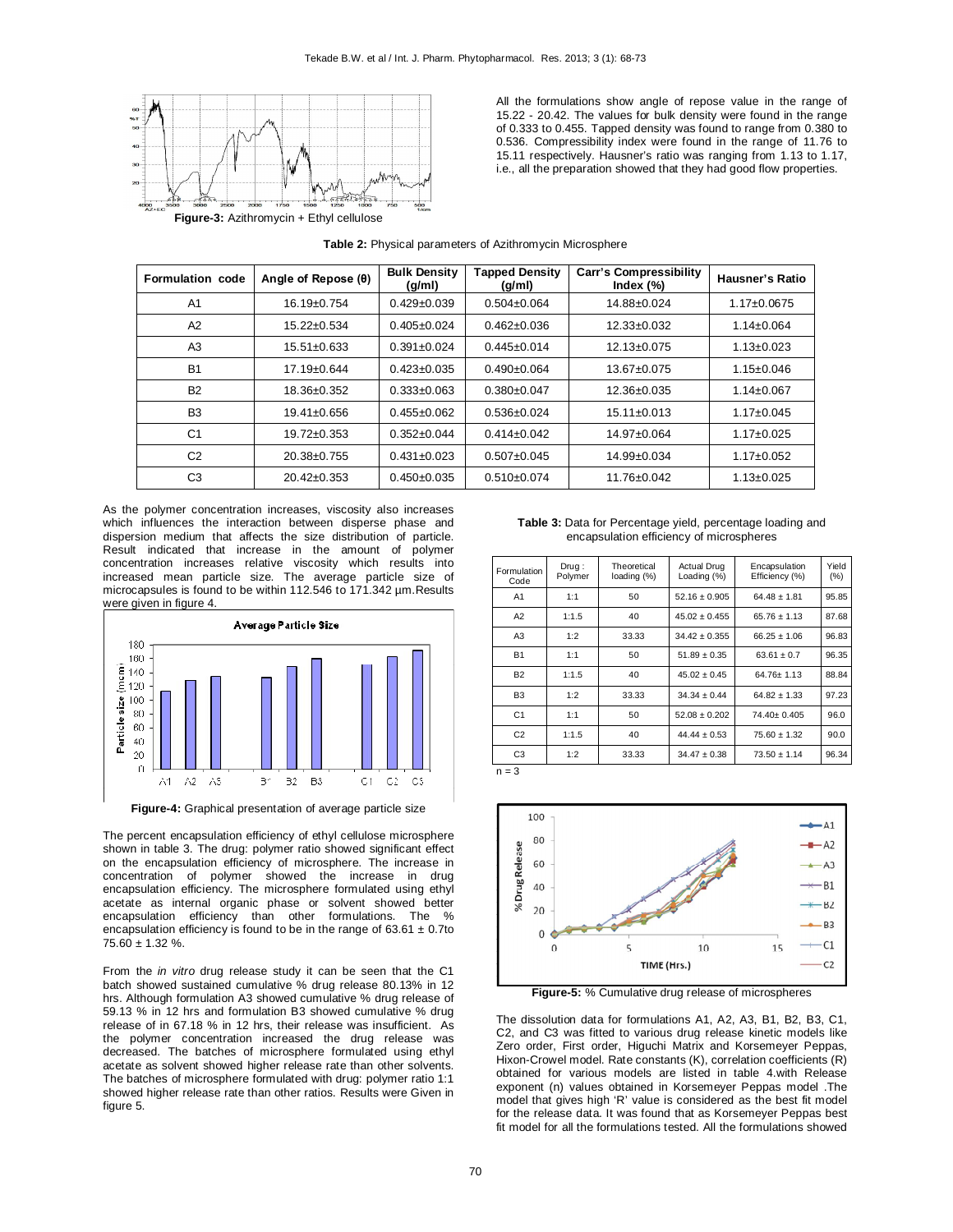diffusion exponent (n) varying from 0.524 to 0.784. From the n values of all formulations it can be concluded that as the concentration and viscosity of polymer was increased the value of diffusion exponent also increases. This was because as the concentration of polymer increases, the rate of dissolution of disentangled chains decreases and diffusion path length of

**Batch**

aqueous channel increases. This leads to increase in diffusion exponent value and results in shifting of the mechanism of drug release from fickian diffusion to anomalous transport thus overlapping of different types of phenomena, potentially including drug diffusion and polymer swelling.

| Zero Order   |              | <b>First Order</b> |        | <b>Matrix</b> |              | Korsemeyer Peppas   Hixon- Crowel |          |            |  |            |
|--------------|--------------|--------------------|--------|---------------|--------------|-----------------------------------|----------|------------|--|------------|
| $\mathbf{u}$ | $\sqrt{D^2}$ | $\mathbf{u}$       | $1D^2$ | $\mathbf{u}$  | $\sqrt{D^2}$ | $\mathbf{u}$                      | $10^{2}$ | $\sqrt{2}$ |  | $\sqrt{2}$ |

**Table 4:** Drug release kinetic parameters of microspheres.

| Code           | (K)   | (R <sup>2</sup> ) | (K)      | (R <sup>2</sup> ) | (K)   | (R <sup>2</sup> ) | (K)   | $(\mathsf{R}^2)$ | (n)   | (K)      | (R <sup>2</sup> ) |
|----------------|-------|-------------------|----------|-------------------|-------|-------------------|-------|------------------|-------|----------|-------------------|
| A1             | 8.447 | 0.914             | $-0.166$ | 0.994             | 24.71 | 0.994             | 22.68 | 0.995            | 0.539 | $-0.042$ | 0.990             |
| A2             | 7.257 | 0.950             | $-0.120$ | 0.993             | 21.09 | 0.988             | 17.06 | 0.996            | 0.600 | $-0.033$ | 0.992             |
| A3             | 6.432 | 0.966             | $-0.975$ | 0.992             | 18.62 | 0.980             | 14.14 | 0.996            | 0.629 | $-0.028$ | 0.994             |
| <b>B1</b>      | 7.708 | 0.981             | $-0.139$ | 0.977             | 22.19 | 0.968             | 14.77 | 0.994            | 0.692 | $-0.037$ | 0.992             |
| <b>B2</b>      | 6.526 | 0.984             | $-0.109$ | 0.993             | 18.76 | 0.965             | 11.48 | 0.997            | 0.734 | $-0.028$ | 0.996             |
| B <sub>3</sub> | 5.725 | 0.984             | $-0.081$ | 0.989             | 16.43 | 0.959             | 9.042 | 0.996            | 0.785 | $-0.024$ | 0.996             |
| C <sub>1</sub> | 9.244 | 0.891             | $-0.206$ | 0.985             | 27.14 | 0.996             | 25.75 | 0.998            | 0.524 | $-0.050$ | 0.993             |
| C <sub>2</sub> | 8.511 | 0.931             | $-0.166$ | 0.991             | 24.84 | 0.993             | 19.69 | 0.998            | 0.615 | $-0.043$ | 0.995             |
| C <sub>3</sub> | 7.633 | 0.968             | $-0.133$ | 0.994             | 22.08 | 0.978             | 15.51 | 0.997            | 0.668 | $-0.036$ | 0.994             |

For the structural, crystal and physical state characterization, DSC studies of Azithromycin, Ethyl cellulose, their physical mixture and microspheres were carried out. The DSC thermograms are given Figure 6, 7, 8.And 9 show the DSC curves of Azithromycin, ethyl cellulose, physical mixture and microspheres (C1) respectively. DSC curve of Azithromycin shows a single endothermic peak at 121 ° c, due to melting of the drug. Optimized formulation C1 which contains Azithromycin and ethyl cellulose, the thermogram indicates characteristic peaks for melting of Azithromycin at 121 ° c. This indicates absence of drug - polymer interactions. This observation further supports the IR spectroscopy results.



**Figure-6:** DSC Thermogram of Azithromycin



**Figure-7:** DSC Thermogram of Ethyl Cellulose



**Figure-8:** DSC Thermogram of Physical mixture of Azithromycin+Ethyl Cellulose



**Figure-9:** DSC Thermogram of Microspheres (C1)

Figure 10, 11, 12, 13 represents the XRD diffraction pattern of Azithromycin, Ethyl cellulose, their physical mixture and microspheres (C1). The XRD scan of Azithromycin showed intense peaks of crystallinity. Diffractogram of azithromycin showed high intensity peaks between 20 of 10-20 $^{\circ}$  values demonstrating the crystalline nature of drug. No intense peaks were observed in diffractogram of ethyl cellulose which indicates amorphous nature. The XRD pattern of formulation exhibited halo pattern with less intense and denser peaks compared to plain Azithromycin. This indicated that Azithromycin is dispersed at the molecular level in the blend of polymeric matrix.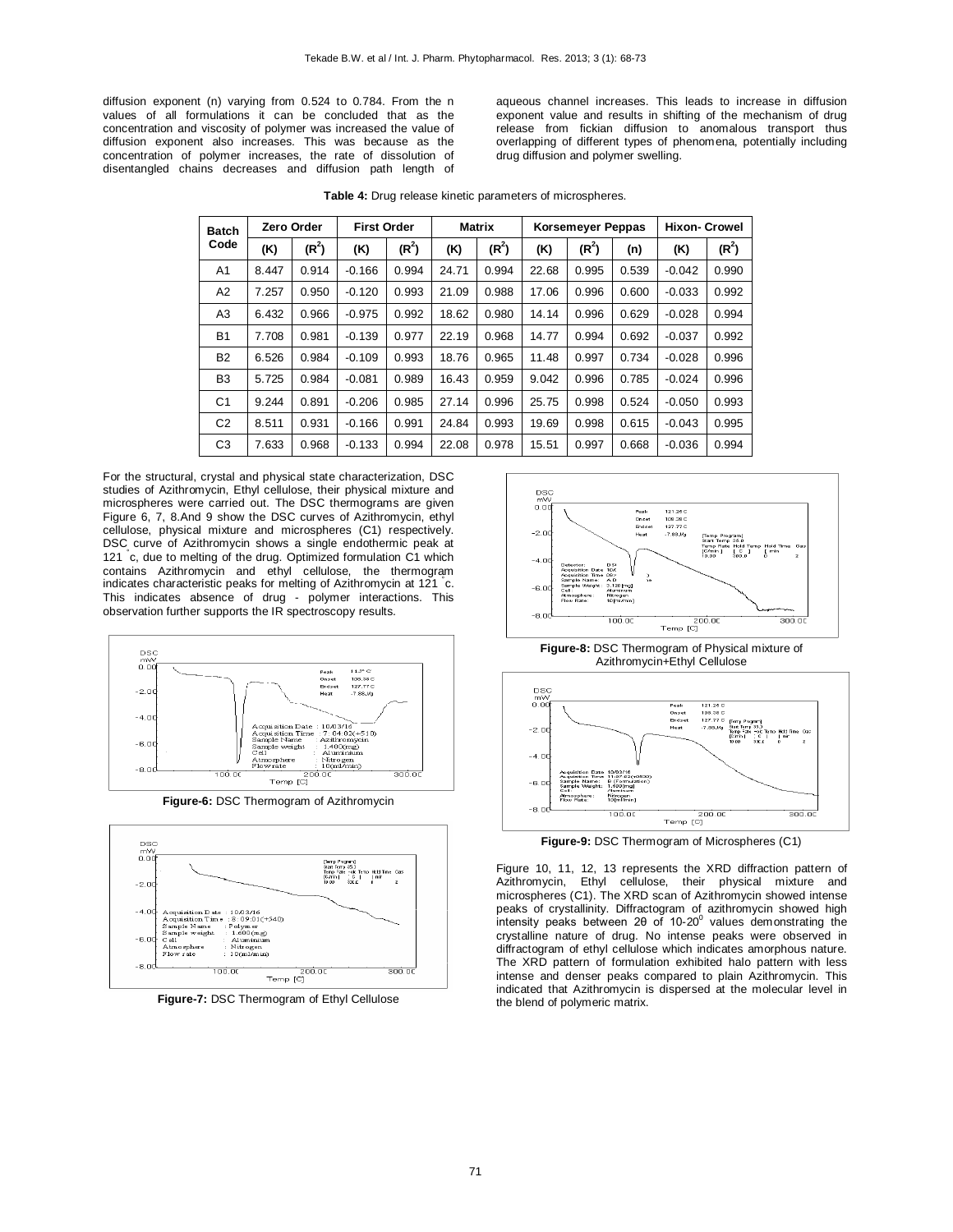

**Figure-10:** XRD pattern of Azithromycin





**Figure-12:** XRD pattern of Physical mixture



**Figure-13:** XRD pattern of microspheres (C1)

Figure No: 14, 15 shows the SEM photographs of various images of prepared formulation. SEM photographs showed that the microspheres were spherical in nature and had a smooth surface. SEM photographs revealed the absence of crystals of drug on the surface of microspheres and uniform distribution of the drug within the microspheres.

Accelerated stability studies (AST) was carried for optimized batch (C1) by exposing it to 40  $\mathrm{^0 C + 2^{0}C}$ , 75%  $\mathrm{\pm}$  5% RH for one month and analyzed the samples at the interval of 7,14,21,30 days and the samples was analyzed for drug content and *in-vitro* dissolution study. The stability studies show that there were no significant changes in observed drug content and percent cumulative drug release .



**Figure-14:** External surface of microsphere



**Figure-15:** Whole image of microsphere

**Table 5:** Stability studies parameters

| <b>Parameters</b>     | Days        |             |             |             |  |  |  |  |
|-----------------------|-------------|-------------|-------------|-------------|--|--|--|--|
|                       |             | 14          | 21          | 30          |  |  |  |  |
| Drug content          | $74.41 \pm$ | $73.95 \pm$ | $74.52 \pm$ | $74.14 \pm$ |  |  |  |  |
| (%)                   | 1.32        | 1.30        | 1.31        | 1.34        |  |  |  |  |
| In- vitro dissolution | $80.11 \pm$ | $79.34 \pm$ | $79.55 \pm$ | $80.55 \pm$ |  |  |  |  |
| study                 | 0.24        | 0.23        | 0.21        | 0.22        |  |  |  |  |

#### **5. CONCLUSION**

From the investigation carried out and results obtained, it was observed that the % of drug released from microspheres was sustained. As the GI side effects of Azithromycin are related to its high dose which can be minimized by formulating as microspheres. It would also helps to improve bioavailability because of absorption window and microencapsulation helps to mask the bitter taste of drug. Hence from this investigation, we can propose that the objective of the study was achieved.

## **REFERENCES**

- 1) Barar F.S.K., In; Essential of Pharmacotherapeutics, 4<sup>th</sup> edition. New Delhi, S Chand and Company, 2007; p. 534.
- 2) Behera B.C., Sahoo S.K., Dhal S., Barik B.B., Gupta B. K., Chracterization of Glipizide-Loaded Poly methacrylate Microspheres Prepared by an Emulsion Solvent Evaporation Method. Trop. J. Pharm. Research 2008, 7(1):879-885.
- 3) Chien Y.W., Novel Drug Delivery System,  $2^{nd}$  edition. New York, Marcel Dekker Inc, 1992; 50:pp.161-172.
- 4) Deore B.V., Mahajan H.S., Deore U.V., Development and characterization of sustained release microspheres by emulsion solvent diffusion method. Int. J. Pharm. 2009, 3:634-642.
- 5) Gao yan, Fu-de cui, Guan ying . Preparation of Roxithromycin-polymeric microspheres by the emulsion solvent diffusion method of taste masking. Int J Pharm 2006, 318:62-69.